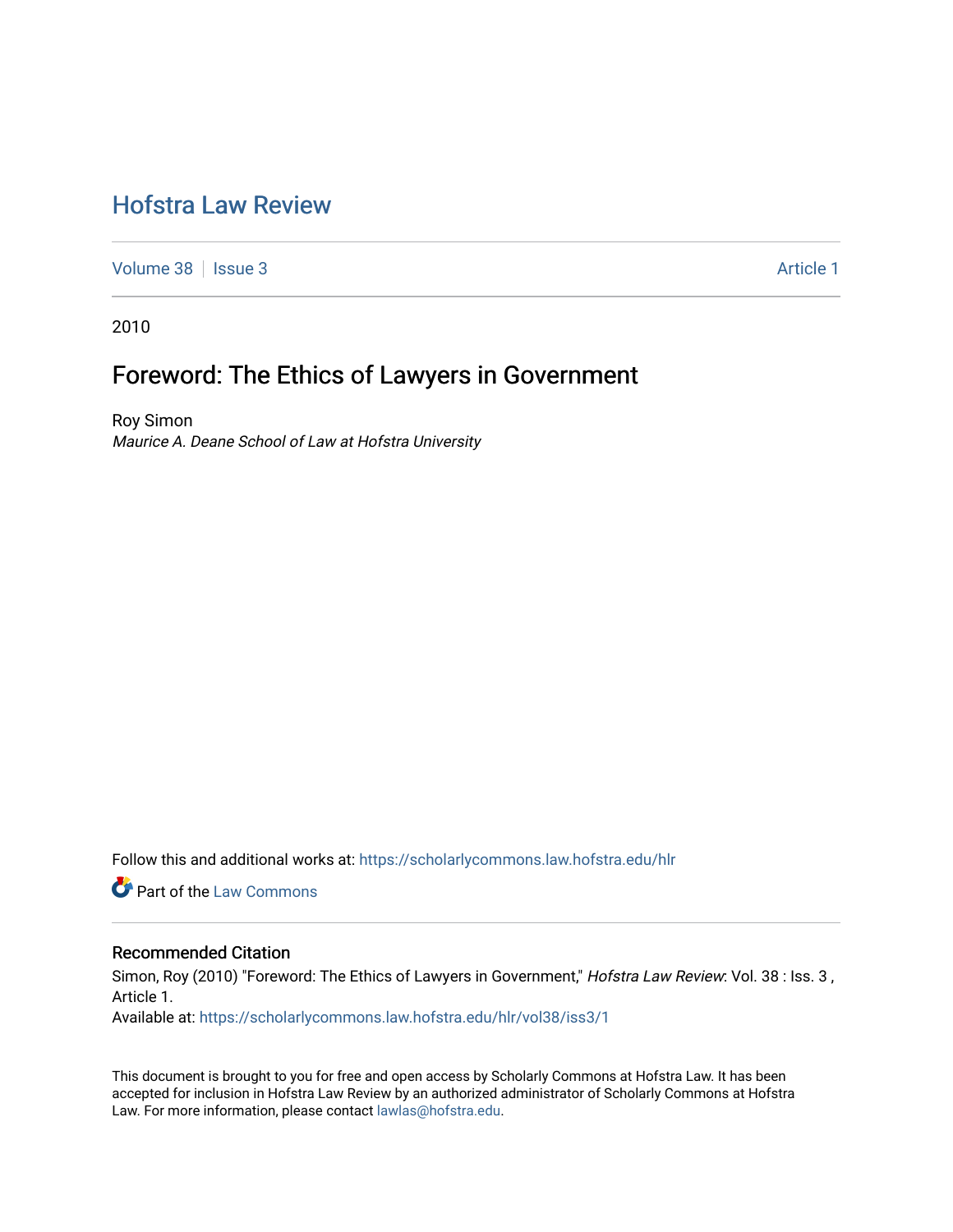# THE **ETHICS** OF LAWYERS **IN GOVERNMENT**

# **FOREWORD**

## *Roy Simon\**

#### **I. INTRODUCTION**

This special symposium issue of the *Law Review* features six different articles on legal ethics, culled from three different sources-Hofstra Law School's **2009** Legal Ethics Conference, the **2009-2010** Lichtenstein Lecture, and a fascinating essay **by** Professor Monroe Freedman, my treasured friend and colleague at Hofstra. In this Foreword, **I** will say some words about each source.

### **II.** HOFSTRA'S **2009 LEGAL ETHICS CONFERENCE**

We began planning for the **2009** Hofstra Legal Ethics Conference shortly after the tumultuous **2007** conference, which featured convicted and disbarred lawyer Lynne Stewart, attorney/talk-show host Ron Kuby, and more than a dozen others.' Many stories were coming out at that time about lawyers in government-the baseless Duke lacrosse prosecutions, the scandal over alleged political firings of eight **U.S.** Attorneys from around the country, the involvement of federal government lawyers in justifying torture and "enhanced interrogation" methods, and the never-ending tales of *Brady* violations **by** prosecutors.<sup>2</sup>

**<sup>\*</sup>** Howard Lichtenstein Distinguished Professor of Legal Ethics at Hofstra University School of Law; Director of the Law School's Institute for the Study of Legal Ethics. Roy Simon served as Director of the **2009** Hofstra Legal Ethics Conference.

*<sup>1.</sup> See* Paul Vitello, *Hofstra Polite as Lawyer Guilty in Terror Case Talks on Ethics, N.Y.* **TIMES,** Oct. **17, 2007,** at B3; Hofstra Univ. Sch. of Law, Lawyering at the Edge: Unpopular Clients, Difficult Cases, Zealous Advocates **7** (Oct. 14-16, **2007),** http://law.hofstra.edu/pdf/NewsAnd Events/Conferences/EthicsConference/coneth\_program.pdf.

*<sup>2.</sup> See, e.g.,* Duff Wilson, *Hearing Ends in Disbarment for Prosecutor in Duke Case, N.Y.* TIMES, June **17, 2007,** at **A2 l;** Daphne Eviatar, *Memos Suggest Legal Cherry-Picking in Justifying Torture,* WASH. **INDEP.** (Aug. **27, 2009, 06:00** AM), http://washingtonindependent.com/56772/ memos-suggest-legal-cherry-picking-in-justifying-torture; Adam Zagorin, *Why Were These U.S.*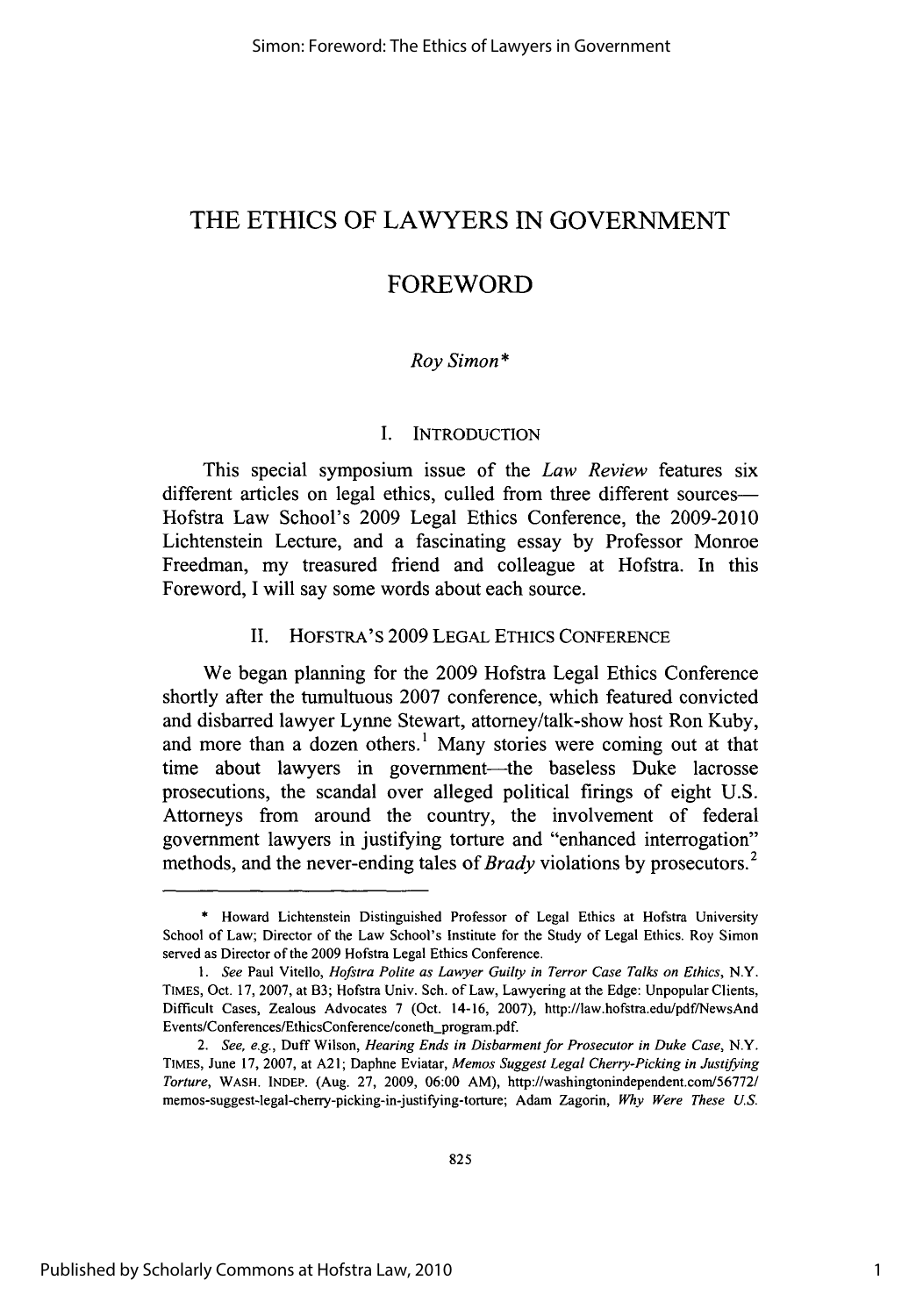*HOFSTRA LAW REVIEW* **826** [Vol. **38:825**

We decided that our **2009** conference should focus on government lawyers, and eventually we picked a title: "Power, Politics, and Public Service: The Legal Ethics of Lawyers in Government."<sup>3</sup>

#### *A. Dual Themes: Government Lawyers as Prosecutors and as Advisors*

The conference was held on October **18-20, 2009.4** It focused on two themes, reflecting two types of lawyers in government. First, we focused on identifying and discussing the most important regulatory and cultural reforms regarding the ethics of prosecutors. Second, we considered the ethical duties and limitations of government lawyers who advise public officials. **I** will elaborate a bit.

Alleged abuses **by** prosecutors fall into many categories, such as withholding *Brady* material,<sup>5</sup> making "exploding offers" to defendants,<sup>6</sup> offering false testimony **by** police officers,' pressing cases not justified by the evidence,<sup>8</sup> and ignoring evidence that a defendant was wrongfully convicted or has been proven innocent.<sup>9</sup> Speakers identified the reforms that deserved top priority, and critiqued reforms proposed **by** others. However, we recognized that our nation's strong and vital traditions of prosecutorial independence and discretion had hampered outside reform efforts. Break-out sessions moderated **by** respected professors complemented the speeches **by** objectively debating and fine tuning

*7. See Dunahoe, supra* note **6,** at **70;** Aaron M. Clemens, Note, *Removing the Market for Lying Snitches: Reforms to Prevent Unjust Convictions,* **23** QUINNIPIAC L. REv. **151, 209-10** (2004).

*Attorneys Fired?,* TIME (Mar. **7, 2007),** http://www.time.com/time/nation/article/0,8599, 1597085,00.html.

**<sup>3.</sup>** Hofstra Univ. Sch. of Law, Power, Politics **&** Public Service: The Legal Ethics of Lawyers in Government (Oct. **18-20, 2009),** http://law.hofstra.edu/pdf/NewsAndEvents/Conferences/Ethics Conference/ethics.brochure.pdf.

*<sup>4.</sup> Id.*

*<sup>5.</sup> See* Brady v. Maryland, **373 U.S. 83, 87 (1963)** (holding that "the suppression **by** the prosecution of evidence favorable to an accused upon request violates due process where the evidence is material").

**<sup>6.</sup>** Russell **D.** Covey, *Fixed Justice: Reforming Plea Bargaining with Plea-Based Ceilings,* **82** TuL. L. REv. **1237, 1281-82 (2008);** Alexandra White Dunahoe, *Revisiting the Cost-Benefit Calculus of the Misbehaving Prosecutor: Deterrence Economics and Transitory Prosecutors, <sup>61</sup>* **N.Y.U. ANN.** SURV. AM. L. 45, **67, 70 (2005)** (explaining that "exploding offers" are plea bargain offers that expire in a short time).

*<sup>8.</sup> See* Mitchell Stephens, *Ignoring Justice: Prosecutorial Discretion and the Ethics of Charging, 35* **N.** KY. L. REV. *53,* **59-62 (2008).**

*<sup>9.</sup> See* Washington v. Wilmore, 407 **F.3d** 274, **276-78** (4th Cir. **2005)** (recounting murder conviction of innocent man based on fabricated evidence); Eric M. Freedman, *Earl Washington's Ordeal,* **29 HOFSTRA L. REV. 1089,** 1091-94, **1098-99** (2001) (account **by** professor who was a member of wrongfully convicted man's legal team); *see also infra* notes **34-37** and accompanying text (discussing Pottawattamie v. McGhee, 547 **F.3d 922** (8th Cir. **2008)).** The website of the Innocence Project, http://www.innocenceproject.org/, features numerous stories of prisoners who were eventually exonerated.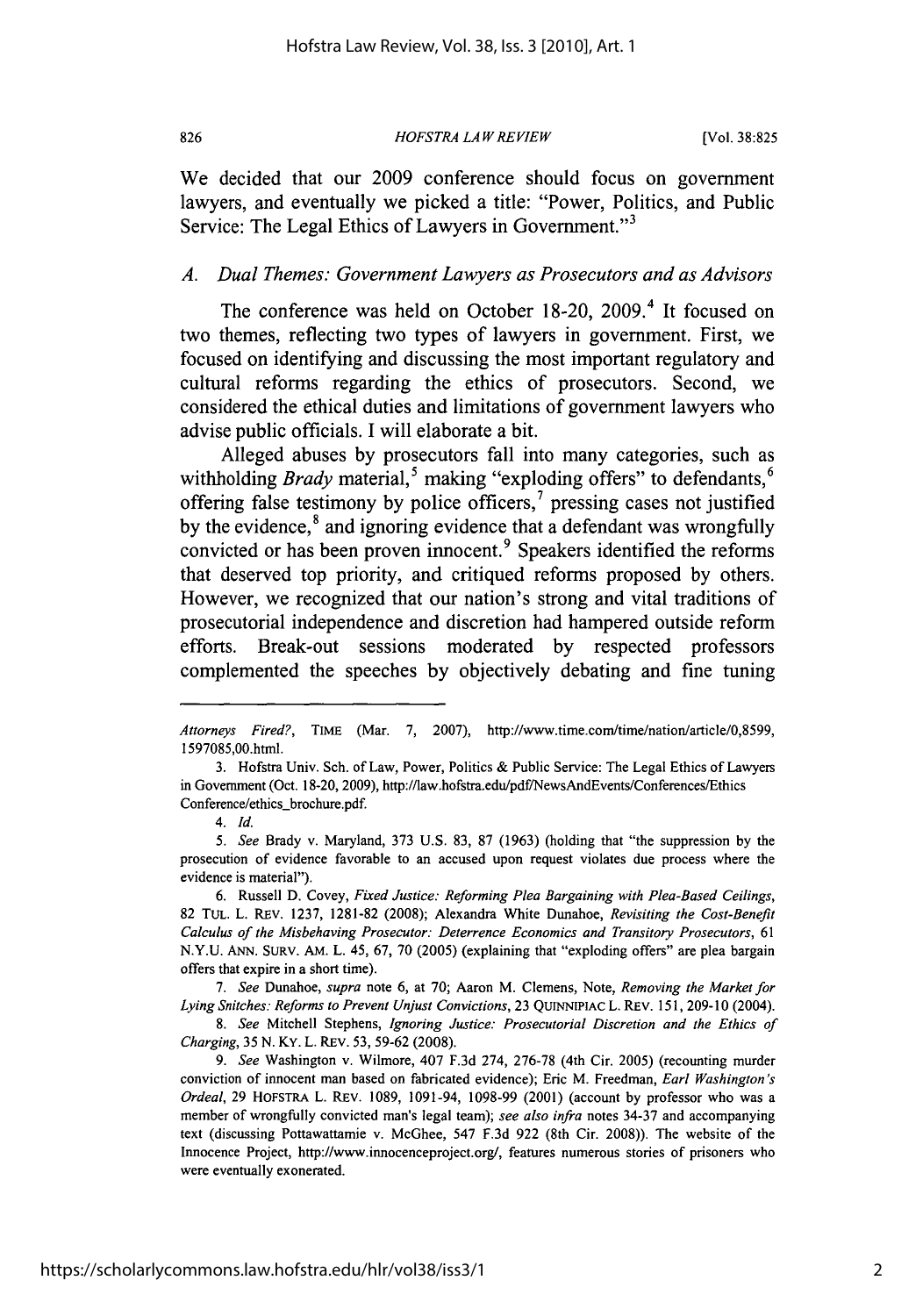#### 2010] *FOREWORD* **827**

various proposals and suggesting specific steps for implementing meritorious ideas.

Regarding the ethics of government lawyers who advise public officials, the central question the conference addressed was the extent to which political considerations should influence legal advice. What role should politics play when government lawyers evaluate judicial candidates, analyze legal problems, hire or terminate **U.S.** Attorneys or Department of Justice employees, draft legislation, subpoena or question witnesses at legislative hearings, and recommend executive actions or policies? Is it possible for a lawyer to be objectively neutral when advising public officials who were elected to their positions **by** a political majority or appointed to their positions **by** elected politicians? And if objective neutrality is possible, is it desirable, or even required?

The conference was dedicated to the memory of Thomas **C.** Wales, a Hofstra Law School graduate and former Assistant **U.S.** Attorney in Seattle who was murdered in **2001.10** Mr. Wales developed a reputation as one of the country's foremost prosecutors for major white collar and business fraud cases, and was a leader in professional circles serving as the head of various bar association committees. Mr. Wales received his B.A. from Harvard and his **J.D.** in **1979** from Hofstra, where he served as Editor-in-Chief of the *Hofstra Law Review."* Among his many civic and professional activities, Mr. Wales served as president of Washington CeaseFire, a handgun control group. He was shot and killed while working in his suburban Seattle home on October 11, 2001.<sup>12</sup> He is one of the only federal prosecutors ever to be murdered while in office. His murder remains unsolved.<sup>13</sup>

#### *B. The Conference Faculty*

The conference faculty displayed a remarkable depth and range of knowledge and experience.

The keynote speaker was Cyrus Vance, a defense lawyer in private practice and a former Assistant District Attorney in the office of the

**<sup>10.</sup>** David **N.** Yellen, Dedication, *In Memory of Joni Cesta, Neil D. Levin, Thomas Crane Wales, Glenn J. Winuk,* **30** HOFSTRA L. REV. **1, 7** (2001).

*<sup>11.</sup> See* Hofstra Law Review Masthead, **7** HOFSTRA L. REv. **(1978).**

<sup>12.</sup> Yellen, *supra* note **10,** at **7;** Jeffery Toobin, *An Unsolved Killing,* **NEW** YORKER, Aug. **6, 2007,** at 42.

**<sup>13.</sup> SEEKING** INFORMATION, **FED. BUREAU** OF **INVESTIGATION,** http://www.fbi.gov/wanted/ seekinfo/wales.htm (last visited Aug. **23,** 2010); *see Yellen, supra note* **10,** at **7;** Toobin, *supra* note 12, at 47-49, **51.**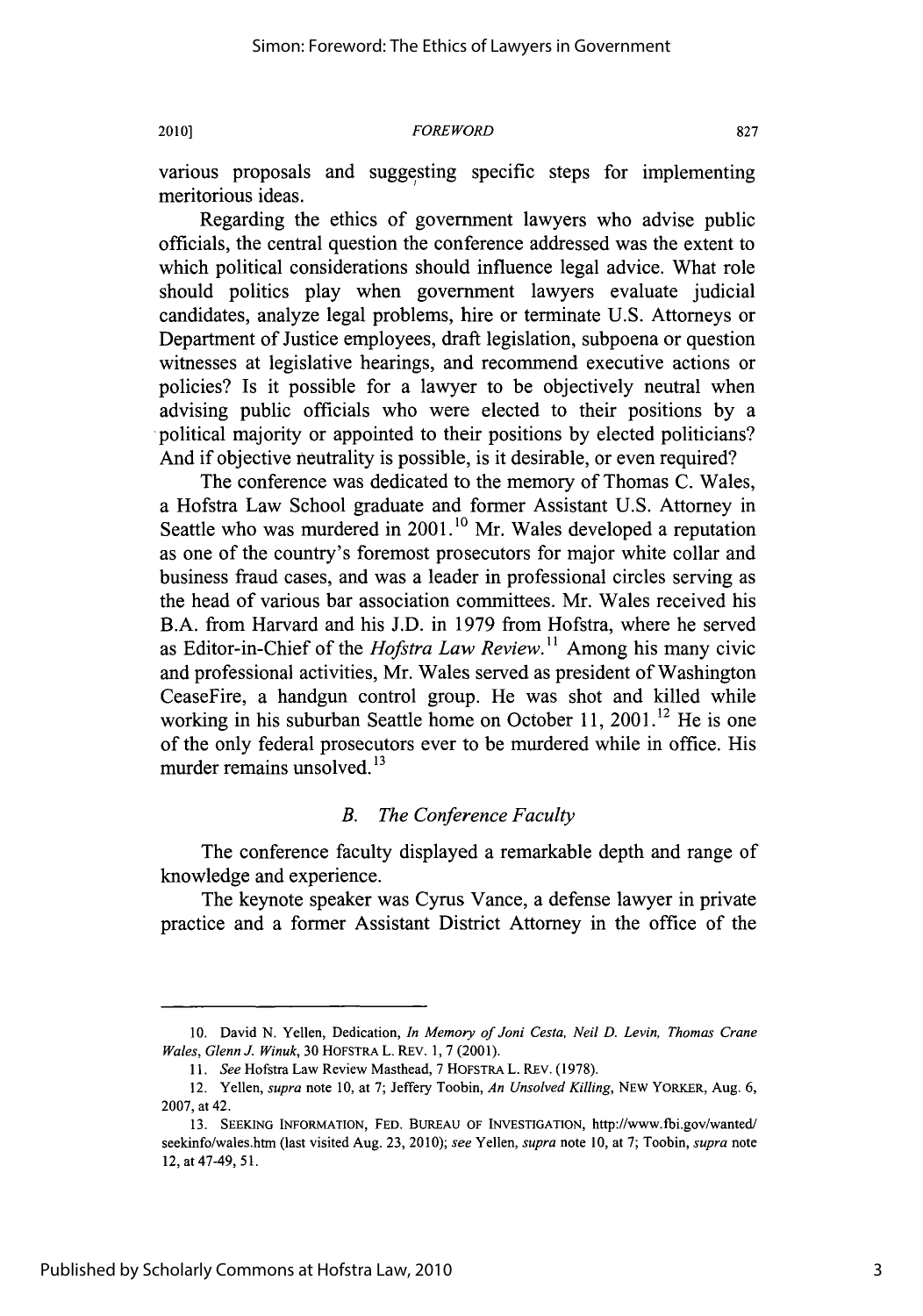*HOFSTRA LAW REVIEW* **828** [Vol. **38:825**

legendary Robert Morgenthau (whom Mr. Vance has since replaced as the Manhattan District Attorney).<sup>14</sup>

Two speakers were sitting federal judges-the Hon. **D.** Brooks Smith of the **U.S.** Court of Appeals for the Third Circuit, and the Hon. Mark Wolf, Chief Judge of the **U.S.** District Court for the District of Massachusetts.<sup>15</sup> Both are former prosecutors. Judge Smith was a District Attorney in Blair County, Pennsylvania,<sup>16</sup> and Chief Judge Wolf worked in the **U.S.** Department of Justice as a Special Assistant to the **U.S.** Attorney General, and later as Deputy **U.S.** Attorney for the District of Massachusetts, and Chief of that office's Public Corruption Unit.<sup>17</sup> Judge Wolf was also one of the founding attorneys at the Department of Justice's Office of Professional Responsibility in the late 1970s. **"**

Robert Mundheim, the current Chair of the American Bar Association's **("ABA")** Standing Committee on Ethics and Professional Responsibility and **Of** Counsel at Shearman **&** Sterling in New York, previously served in government as General Counsel to the **U.S.** Treasury Department, in the corporate world as General Counsel of Salomon Smith Barney, in the law firm world as Co-Chairman of Fried, Frank, Harris, Shriver **&** Jacobson, and in the academic world as Professor and Dean at the University of Pennsylvania Law School.<sup>19</sup>

Jeffrey Toobin, author of *The Nine: Inside the Secret World of the Supreme Court,* and a prolific staff writer at *The New Yorker,* wrote a lengthy *New Yorker* article in **2007** about the investigation into the murder of Tom Wales, to whose memory the entire conference was dedicated. $20$ 

<sup>14.</sup> John Eligon, *Cyrus R. Vance Jr. Found His Own Way to Manhattan District Attorney's Office,* N.Y. **TIMES,** Dec. **27, 2009,** at **A20;** Carlin DeGuerin Miller, *Real Life "Law & Order" DA Robert Morgenthau Retires at 90,* CRIMESIDER (Dec. **31, 2009, 12:15** PM), http://www.cbsnews.com/8301-504083\_162-6041975-504083.html.

**<sup>15.</sup>** Press Release, Hofstra Univ. Sch. of Law, Cyrus Vance, Jr., Barry Scheck and Jeffery Toobin Among Speakers at Hofstra Legal Ethics Conference (Sept. **18, 2009),** http://law.hofstra.edu/NewsAndEvents/PressReleases/pressreleases\_20090918\_ethics.html (last visited Aug. **23, 2010).**

*<sup>16.</sup> Biographical Directory of Federal Judges: Smith, D[avid] Brooks,* **FED.** JUDICIAL CTR., http://www.fjc.gov/servlet/nGetlnfo?jid=2213&cid=999&ctype-na&instate-na (last visited Aug. **23, 2010).**

<sup>17.</sup> *Biographical Directory of Federal Judges: Wolf, Mark Lawrence, FED. JUDICIAL CTR.,* http://www.fjc.gov/servlet/nGetInfo?jid=2629&cid=999&ctype=na&instate=na (last visited Aug. **23, 2010).**

**<sup>18.</sup>** John Gibeaut, *The "Roach Motel,* " **A.B.A.J.,** July **2009,** at *50, 51.*

<sup>19.</sup> *Lawyers: Robert H. Mundheim, SHERMAN & STERLING LLP, http://www.shearman.com/* rmundheim (last visited Aug. **23, 2010).**

*<sup>20.</sup> Anchors & Reporters: Jeffrey Toobin,* CNN.coM, http://www.cnn.com/CNN/anchors reporters/toobin.jeffrey.htmi (last visited Aug. **23,** 2010); Hofstra Univ. Sch. of Law, Power, Politics **&** Public Service: The Legal Ethics of Lawyers in Government, *supra* note **3.**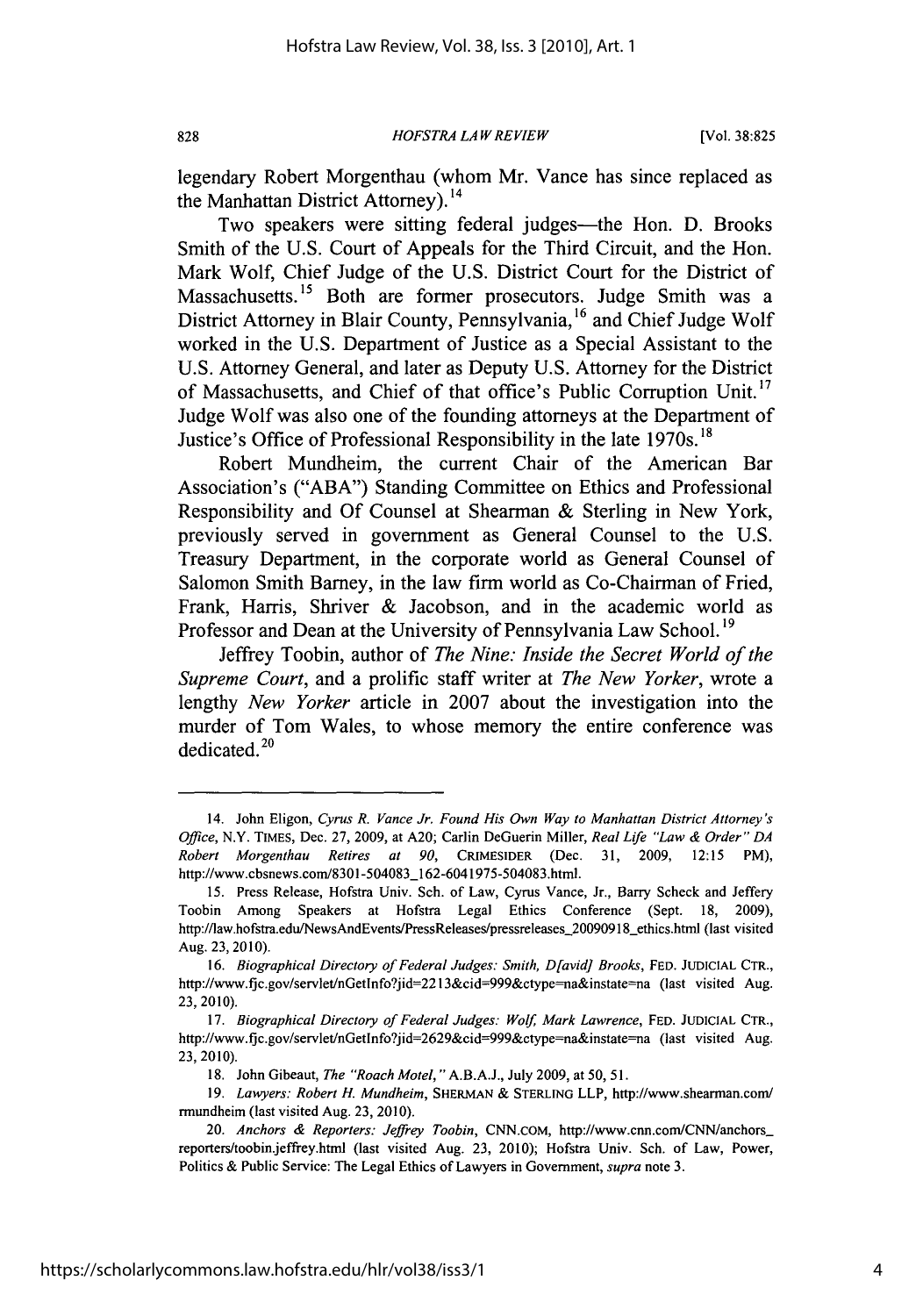#### 2010] *FORE WORD* **829**

John Bellinger, now a partner in the international and national security practices at Arnold **&** Porter, previously served as the Legal Adviser to Secretary of State Condoleezza Rice.<sup>21</sup> He is a lawyer of enormous integrity who stood up for the policies of the Bush Administration when he thought they were right and spoke out forcefully against those policies when he thought they were wrong.

**A** distinguished group of law professors rounded out the speaker list-Barry Scheck (Benjamin **N.** Cardozo), Kathleen Clark (Washington University in St. Louis), Angela Davis (American University), Kevin McMunigal (Case Western Reserve University), Bruce Green (Fordham University), Peter Joy (Washington University in St. Louis), and Jamin Raskin (American University)—plus one novelist and stand-up comedienne, Karen Bergreen, a former federal court law clerk who describes herself as a "recovering lawyer."<sup>22</sup> In addition, three law professors served as Reporters for our break-out sessions-former federal prosecutor **I.** Bennett Capers (Hofstra University), defense lawyer Ellen Yaroshefsky (Benjamin **N.** Cardozo), and former state prosecutor Fred Klein (Hofstra University).<sup>23</sup>

# *C. The Conference Papers in this Symposium Issue*

Four of the six legal ethics papers in this symposium issue are based on speeches given at the **2009** legal ethics conference. Three of the papers grapple with the challenge of enforcing the law against prosecutors. Judge Smith, drawing on his personal experiences as a District Attorney, a federal district court judge, and nearly a decade as a federal appeals court judge, articulates his perspective in "Policing Prosecutors: What Role Can Appellate Courts Play?" Kevin McMunigal, who has had a longstanding interest in criminal law, expresses his frustration with prosecutors in his paper entitled "The (Lack of) Enforcement of Prosecutor Disclosure Rules." Fred Klein, who spent nearly thirty years as an Assistant District Attorney in Nassau County, New York (including a dozen years as Chief of the Major Offense Bureau), and three years as an Assistant N.Y. Attorney General prosecuting organized crime and Medicaid fraud, provides **"A** View From Inside the Ropes: **A** Prosecutor's Viewpoint on Disclosing Exculpatory Evidence." Bruce Green and Karen Bergreen, in an unusual

*<sup>21.</sup> Biographies: John B. Bellinger III,* **ARNOLD & PORTER** LLP, http://www.arnoldporter.com/ professionals.cfm?u=JohnBBellingerlll&action=view&id=5300 (last visited Aug. **23, 2010).**

<sup>22.</sup> Hofstra Univ. Sch. of Law, Power, Politics **&** Public Service: The Legal Ethics of Lawyers in Government, *supra* note **3.**

**<sup>23.</sup>** *Id.*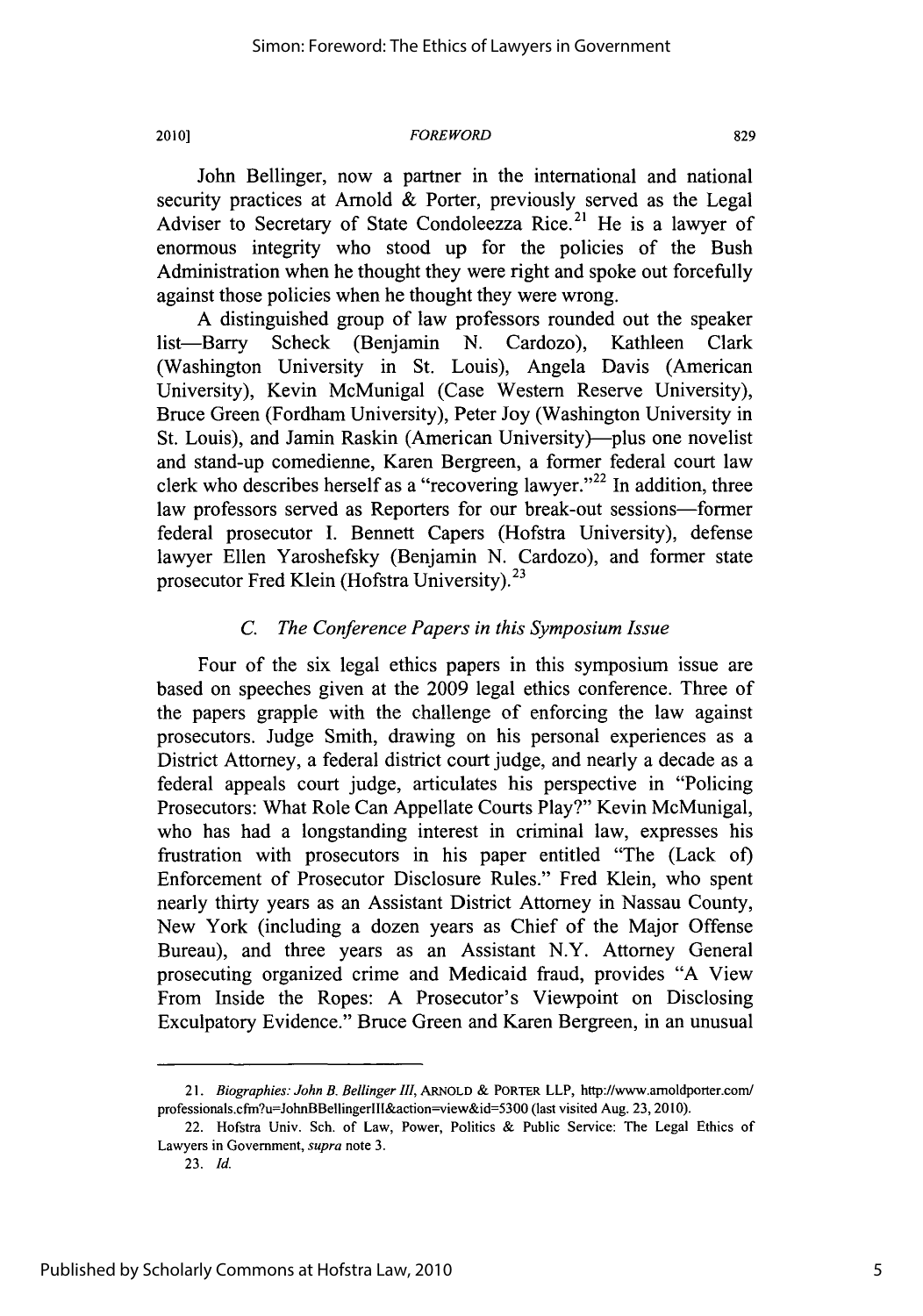*HOFSTRA LAW REVIEW* **830** [Vol. **38:825**

blend of personal narrative and legal scholarship, develop the lessons from their service together on a civil jury in their paper entitled "The Civil Government Litigator: **A** View from the Jury Box." These four papers are representative of the high quality of thinking and dialogue that was on display for three full days at Hofstra's seventh major legal ethics conference.

#### III. THE **LICHTENSTEIN LECTURE**

The Howard Lichtenstein Distinguished Professor of Legal Ethics at Hofstra has the honor and pleasure each year to invite a dynamic and thoughtful speaker to deliver the annual Lichtenstein Lecture. Since its inception in **1991,** when Monroe Freedman became the first Lichtenstein Professor, the speakers in this annual series have featured many of the great scholars and judges in the field of legal ethics—Stephen Gillers, Burnele Powell, Hon. John Noonan, William Simon, Carrie Menkel-Meadow, Chief Judge Judith Kaye, Larry Fox, and the late Mary Daly, to name a few.24 This year, **I** reached into the world of private practice to invite one of the most remarkable lawyers in the country, Paul Clement.

Mr. Clement first came to my attention when **I** was planning the **2009** legal ethics conference. One of the most important but least understood positions in the world of government lawyers is the position of Solicitor General of the United States. (The public has learned more about this position during the confirmation hearings for Elena Kagan, who served as Solicitor General during the Obama Administration.)<sup>25</sup> Mr. Clement served as Principal Deputy Solicitor General, then Acting Solicitor General, and finally (from **2005** until **2008)** as Solicitor General of the United States.<sup>26</sup> He has argued more than fifty cases before the **U.S.** Supreme Court. He is currently in private practice as a partner at King **&** Spalding, and is one of the most sought after Supreme Court advocates in the country.<sup>27</sup> Based on this distinguished record,  $I$ invited him to speak at the **2009** legal ethics conference about the role of the government lawyer as an appellate advocate.

<sup>24.</sup> *See* Hofstra Univ. Sch. of Law, *Lawyers' Ethics in an Adversary System* (Oct. 30-Nov. **1,** 2005), http://law.hofstra.edu/pdf/NewsAndEvents/Conferences/confer-ethics brochure 2005.pdf; Press Release, Hofstra Univ. Sch. of Law, Simon Named Distinguished Professor of Legal Ethics (Nov. 12, 2003), http://law.hofstra.edu/newsandevents/pressreleases/pressreleases\_simon\_release. html (last visited Aug. **23, 2010);** St. John's Univ. **Sch.** of Law, *Faculty News and Activities (Feb.* **2007),** http://www.stjohns.edulmedia/3/c27c459ac84d403e86d8de4522332812.pdf.

**<sup>25.</sup>** Peter Baker **&** Jeff Zeleny, *Obama Picks Kagan as Justice Nominee,* N.Y. **TIMES,** May **10, 2010,** http://www.nytimes.com/2010/05/10/us/politics/I0court.html.

*<sup>26.</sup> Lawyers/Professionals: Biographies,* Paul **D.** Clement, **KING & SPALDING,** http://www.kslaw.com/bio/Paul Clement (last visited Aug. **23,** 2010).

*<sup>27.</sup> See id.*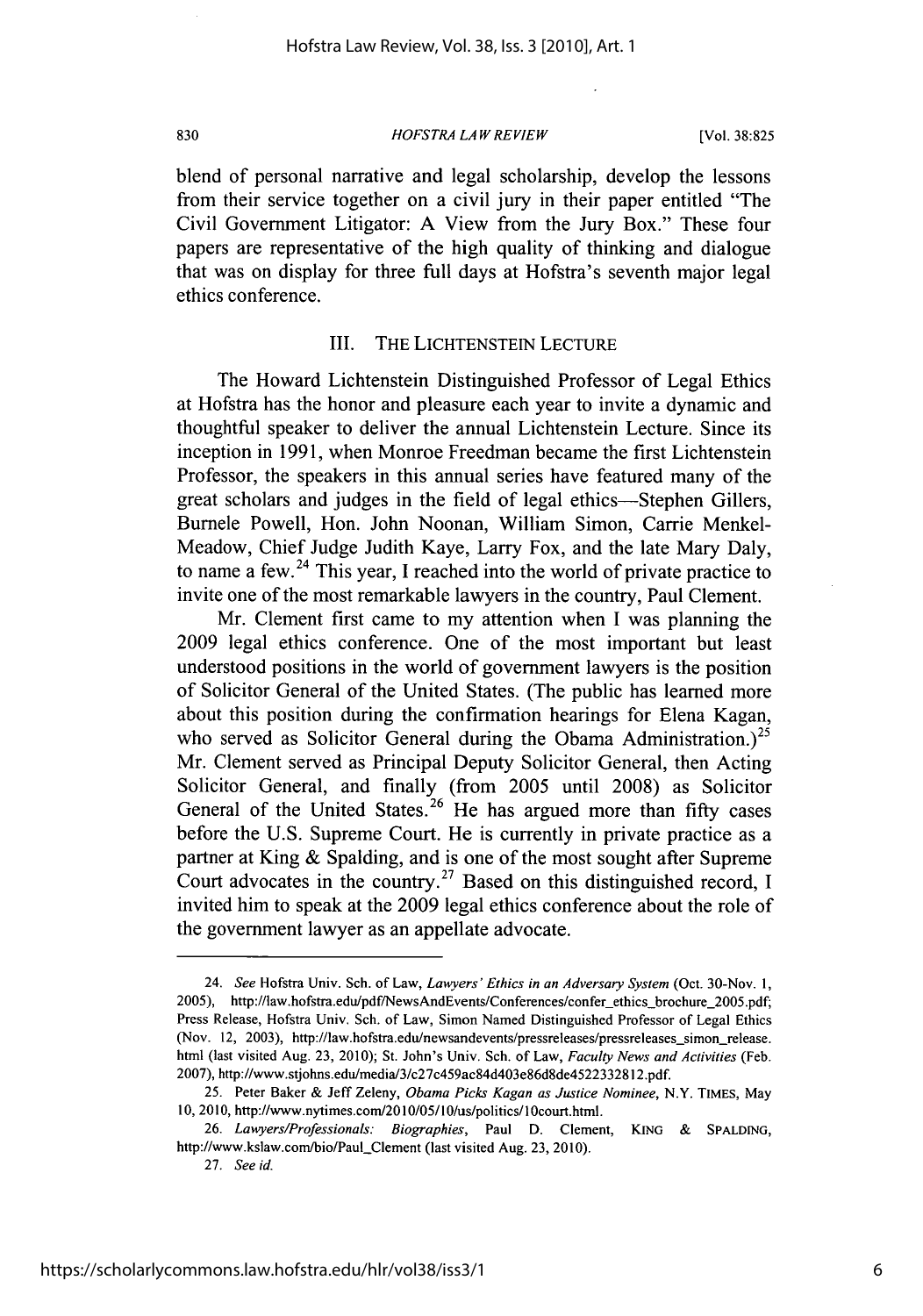#### 2010] FOREWORD **<sup>831</sup>**

Unfortunately, Mr. Clement is so much in demand as a Supreme Court advocate that he regretfully declined my invitation. The calendar for the Supreme Court's fall **2009** Term had just come out, and he was scheduled to deliver oral arguments in two different cases shortly after the conference dates.

**I** later learned that both cases involved legal ethics. The first case was *Perdue v. Kenny A.*,<sup>28</sup> a federal class action arising from the dismal abuse and neglect of foster children in Georgia.<sup>29</sup> The trial judge awarded the plaintiffs' attorneys a Lodestar fee of **\$6** million, and then enhanced it to **\$10.5** million because he said that the performance of the plaintiffs' attorneys was the best he had seen in twenty-seven years on the bench.<sup>30</sup> The Eleventh Circuit affirmed.<sup>31</sup> Mr. Clement represented the plaintiffs in seeking to protect the enhanced fee award.<sup>32</sup> (The Supreme Court, in a five-to-four vote, eventually reversed and remanded. $)^{33}$ 

The other Supreme Court case that Mr. Clement was handling was *Pottawattamie v. McGhee*,<sup>34</sup> in which two wrongfully convicted men (who were finally exonerated after twenty-five years in prison) sued two Iowa prosecutors who brazenly fabricated evidence and used it against them at trial.<sup>35</sup> The prosecutors were seeking immunity from a civil rights damages suit brought post-exoneration **by** the two wrongfully convicted men, and the Supreme Court had agreed to hear the case.<sup>36</sup> Mr. Clement wrote a convincing brief and delivered a brilliant oral argument-so powerful that the defendant County settled the case for \$12 million before the Supreme Court issued any decision.<sup>37</sup>

When I realized that Mr. Clement had argued two legal ethics cases in the same Term-an extraordinary and perhaps unprecedented achievement-I invited him to deliver the Lichtenstein Lecture. This time he agreed. His article, entitled "Lawyering in the Supreme Court,"

**<sup>28. 130</sup> S.** Ct. **1662, 1669** (2010).

**<sup>29.</sup>** *Id. at* **1669.**

**<sup>30.</sup>** *Id.* at **1670.**

**<sup>31.</sup>** *Id.*

**<sup>32.</sup>** *Id.* at **1669.**

**<sup>33.</sup>** *Id.*

<sup>34. 547</sup> **F.3d 922** (8th Cir. **2008),** *cert. granted,* **129 S.** Ct. 2002 **(2009) (mem.),** *and cert. dismissed,* **130 S.** Ct. 1047 **(2010)** (mem.).

*<sup>35.</sup>* 547 **F.3d** at **925.**

**<sup>36. 129</sup> S.** Ct. at 2002.

**<sup>37.</sup>** The Supreme Court dismissed the case on January 4, 2010, and the lawyers announced that the parties had arrived at a twelve million dollar settlement. *Pottawattamie,* **130 S.** Ct. at 1047; Bobby **G.** Frederick, *Pottawattamie County Case Settled for \$12 Million,* **S.C.** CRIMINAL **DEF.** BLOG (Jan. *5,* 2010), http://www.southcarolinacriminaldefenseblog.com/2010/01/pottawattamie county\_case\_sett.html.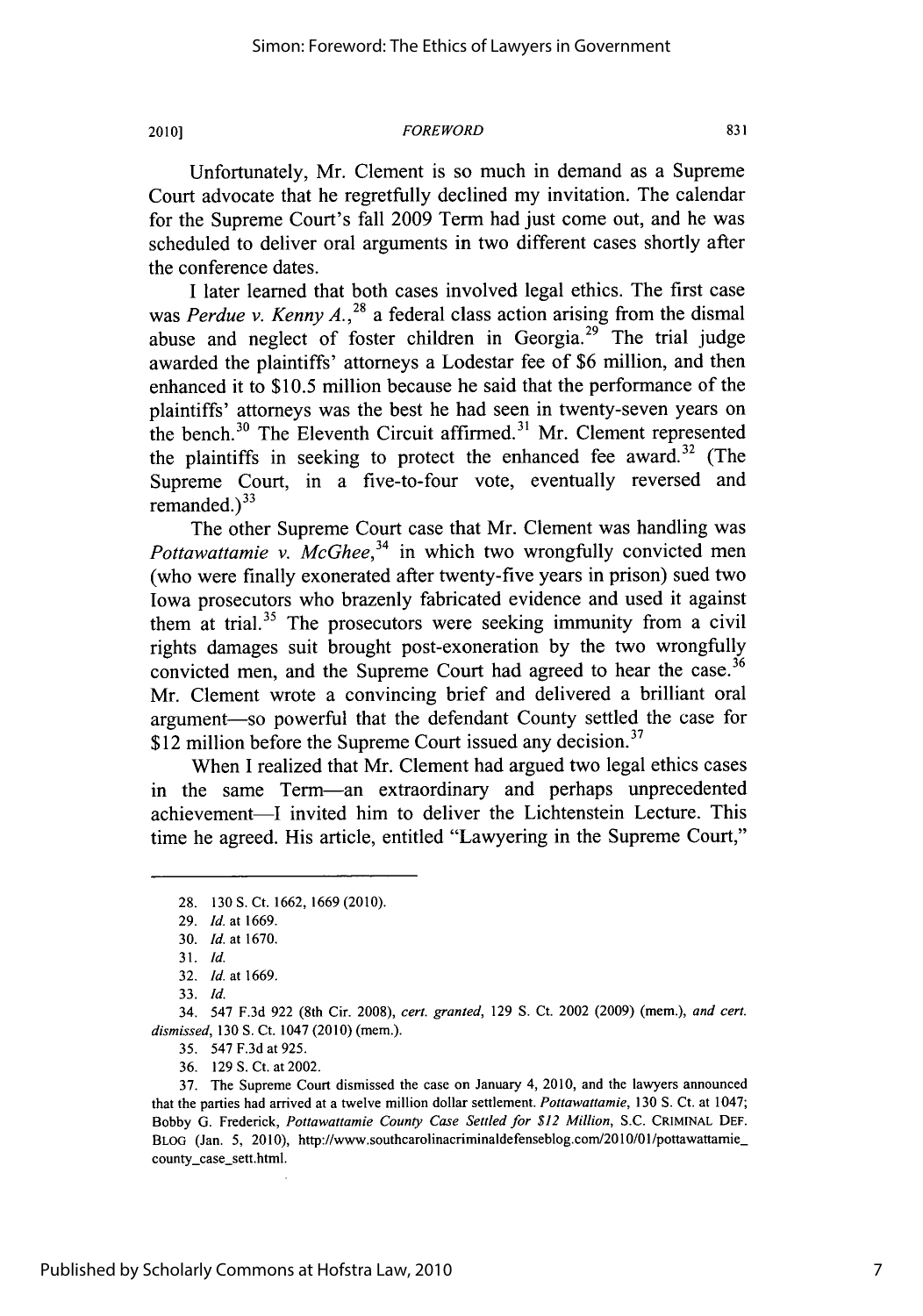*HOFSTRA LAW REVIEW* **832** [Vol. **38:825**

provides a firsthand account not only of the intricate and rarified world of advocacy before the Supreme Court, but also delves into the difficult ethical issues that arose in both cases.

One personal note about Mr. Clement's lecture. Because of his year in the Solicitor General's Office and his prominence in the elite group of lawyers who regularly represent clients before the Supreme Court, Mr. Clement was well acquainted with my friend Mark Levy, a former Assistant Solicitor General who also argued frequently before the Supreme Court. Mark and **I** were classmates in junior high school and high school, and were together in many classes over the years. Mark was always intelligent, thoughtful, polite, and kind. **I** watched from afar with pride as he attended Yale Law School, joined the crème-de-la-crème in the Solicitor General's Office, and became one of the most respected advocates in the Supreme Court, arguing sixteen cases there.<sup>38</sup> On April **30, 2009,** Mark took his own life. This was a tragic moment in the history of our profession. We need more lawyers with Mark's dedication and professionalism. As a tribute to Mark, with the permission of his wife, **I** dedicated this Lichtenstein Lecture to Mark Levy. May he rest in peace.

### IV. MONROE FREEDMAN

Monroe Freedman, who preceded me as the Howard Lichtenstein Distinguished Professor of Legal Ethics at Hofstra,<sup>39</sup> has been everywhere and done everything in the field of legal ethics. His work in the field spans more than four decades and is a luminous example of personal and professional courage and creativity. The opportunity to be his colleague and to benefit from his constant support and from his enormous and richly deserved reputation in the field of legal ethics has been the highlight of my career at Hofstra.

One of Professor Freedman's relatively unsung achievements was his work as Reporter for a project of the Roscoe Pound American Trial Lawyers Foundation that became known as the American Lawyers Code of Conduct ("ALCC").<sup>40</sup> The ALCC's Public Discussion Draft was published in **1980,** but it was in many ways so far ahead of its time that it did not get the attention and respect that it deserved. Eventually,

*<sup>38.</sup> See* **Richard** B. Schmitt, *A Death in* the Office, **A.B.A.J., Nov. 2009, at 30, 31-32.**

**<sup>39.</sup>** Professor Freedman held the Lichtenstein Professorship from its inauguration in **1991** until he graciously stepped down in 2002. See Press Release, supra note 24. He did not have to give up this professorship, and no one asked him to do so. **I** am grateful to him for giving me the opportunity to follow in his footsteps.

**<sup>40.</sup> AM. LAWYER'S CODE OF CONDUCT (Public** Discussion Draft **1980)** (listing Monroe H. Freedman as the reporter for the project).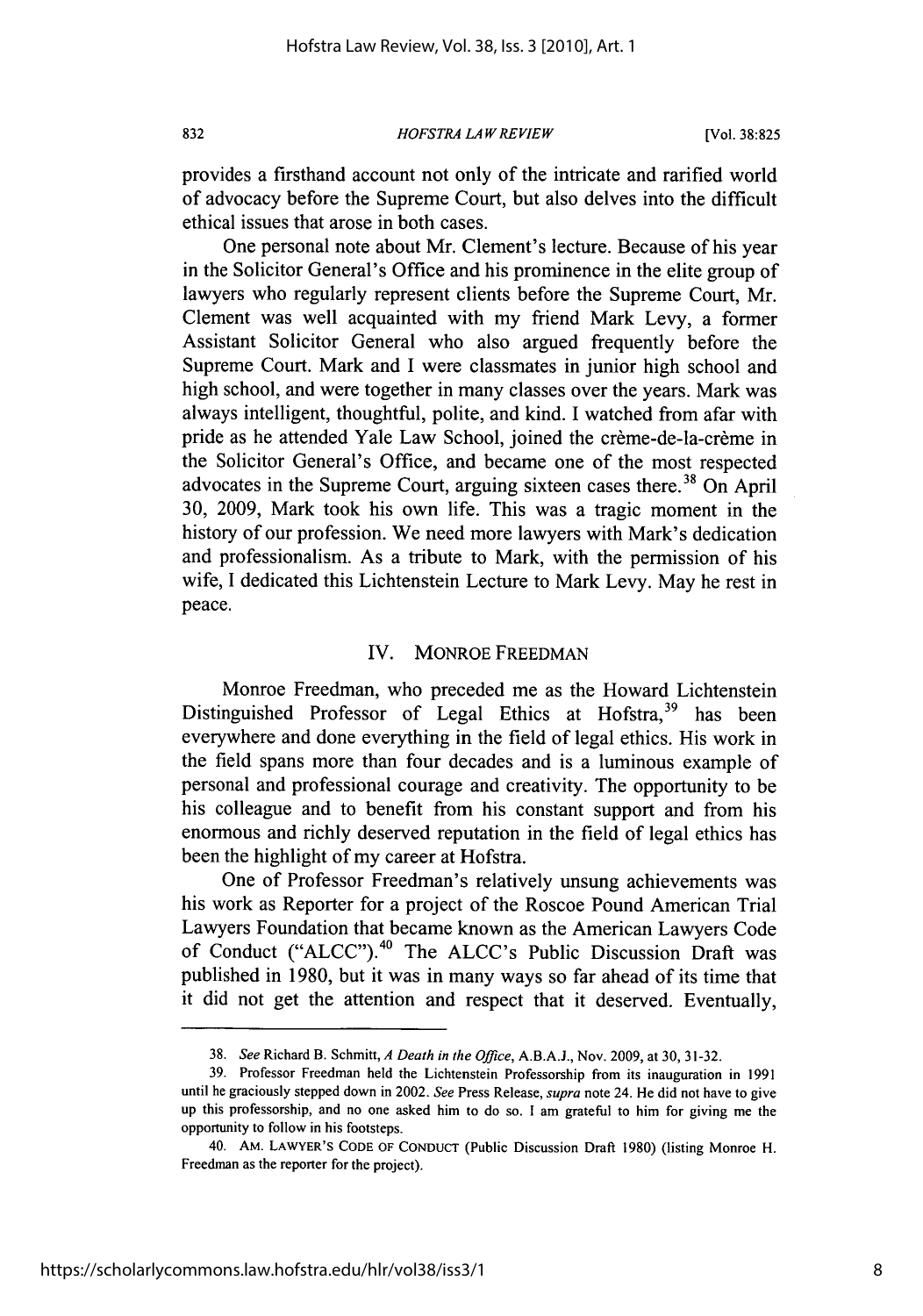#### 2010]) *FOREWORD* **833**

however, between **1993** and 2002, the **ABA** incorporated numerous ideas from the **ALCC** into the **ABA** Model Rules of Professional Conduct. **A** number of these ideas relate to prosecutors. For example, the **ALCC** included provisions that forbid a prosecutor to invidiously discriminate against any person in investigating or prosecuting a criminal matter; forbid a prosecutor to intentionally interfere with the independence of a grand jury, preempt a function of a grand jury, or abuse the processes of a grand jury; forbid a prosecutor to condition a dismissal of criminal charges on the defendant's relinquishment of the right to seek civil redress; and generally forbid a prosecutor to make extrajudicial comments that have a substantial likelihood of heightening public condemnation of an accused.<sup>41</sup>

It took so long for the **ABA** to incorporate these provisions into the **ABA** Model Rules that most people forgot where they came from. In his article entitled "The Influence of the American Lawyers' Code of Conduct on **ABA** Rules and Standards," Professor Freedman offers a personal account of the history of the **ALCC,** and traces its profound influence on the ethical rules that guide lawyers today in nearly every jurisdiction. His piece, like the **ALCC,** goes far beyond the ethics of prosecutors or other government lawyers.

#### V. **CONCLUSION**

**A** three-day conference on legal ethics featuring more than twenty faculty members and hundreds of attendees requires the efforts and dedication of many people. **I** cannot possibly thank them all here. But **I** want to single out Hofstra's Director of Special Events, Kami Crary, and her predecessor Dawn Marzella, who attended to every detail of the planning for the **2009** legal ethics conference. **I** also want to thank the many staff members and editors of the *Hofstra Law Review,* who not only edited and cite-checked the articles in this special issue, but also attended the Lichtenstein Lecture and many hours of the ethics conference so that they could gain deeper insight into the subject matter. We all wish that you (our readers) could have joined us in person at the conference and Lichtenstein Lecture, especially to hear the lengthy interchange between the audience and the speakers that are the hallmark of ethics events at Hofstra. (We devote nearly half of each speaker's time to the question and answer session following each speech.) As Pink Floyd would say, "Wish You Were Here."<sup>42</sup> But whether you were here

*<sup>41.</sup> See* Monroe H. Freedman, *The Influence of the American Lawyer's Code of Conduct on ABA Rules and Standards,* **38 HOFSTRA L. REV. 927,928-29 &** nn.7-14 (2010).

<sup>42.</sup> **PINK FLOYD, WISH YOU WERE HERE** (Columbia Records *1975). Wish You Were Here,* the